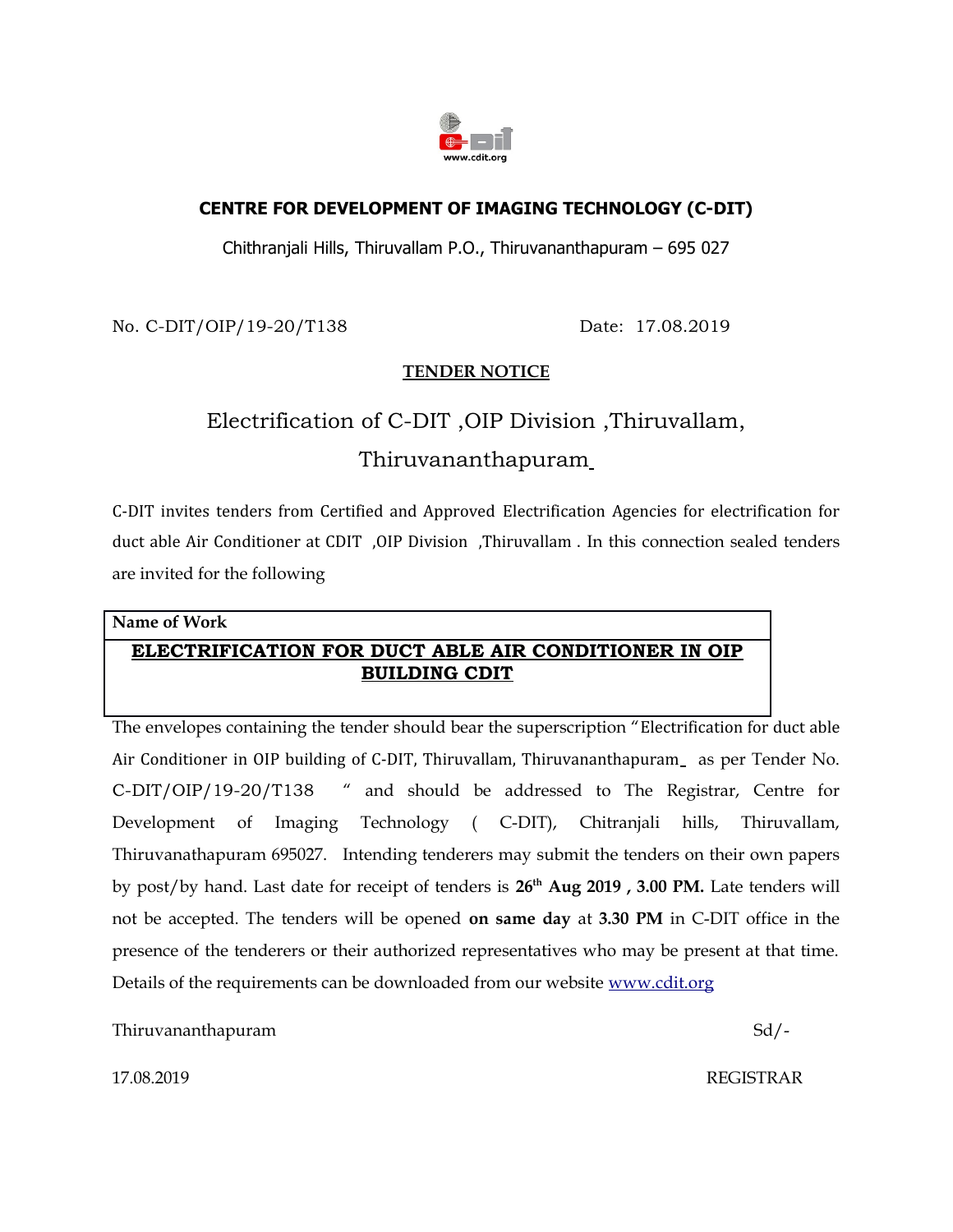# SCOPE OF WORK AND SPECIFICATIONS

## **Tender No - C-DIT/OIP/19-20/T138**

This open tender is invited for the " Electrification for duct able Air Conditioner in OIP building of C-DIT, Thiruvallam, Thiruvananthapuram."

| slno | Description                                                                                                                                                                                                                                                | Qty          | unit   |
|------|------------------------------------------------------------------------------------------------------------------------------------------------------------------------------------------------------------------------------------------------------------|--------------|--------|
| 1.   | <b>MCCB</b> in panel                                                                                                                                                                                                                                       |              |        |
| 1.1  | Supply and installation of 100A TP in 25KA mccb in Exiting<br>panel with spreaders and rotary handle(Visit the site and take<br>measurements if necessary Presently 60 A L&T make switch is<br>connected in the panel)                                     | $\mathbf{1}$ | no     |
| 2    | <b>Earthing</b>                                                                                                                                                                                                                                            |              |        |
| 2.1  | 10SWG copper                                                                                                                                                                                                                                               | 200          | meters |
| 3    | Cable laying and end termination                                                                                                                                                                                                                           |              |        |
|      | Supply and laying of the following Insulated 11KV grade<br>aluminum/copper conductor cable conforming IS 1554 (part1)<br>on con-create wall as per specification etc. necessary clamping<br>should be provided as instructed by the concerned              |              |        |
| 3.1  | 3.5X70 Sq mm A2 XFY                                                                                                                                                                                                                                        | 25           | meters |
| 3.2  | 4x16 Sq mm aluminum cable                                                                                                                                                                                                                                  | 85           | meters |
|      | Makes of cables poly cab/ Havelles /finolex or equivalent                                                                                                                                                                                                  |              |        |
| 4.   | <b>Termination</b>                                                                                                                                                                                                                                         |              |        |
|      | Supply and making of Siemens type/trapdoor compression<br>gland, aluminum legs, earth clamps for XLPE insulated PVC<br>sheathed armored conductor-cable and making end<br>termination suitable for 3.5/4 core cables of the following sises<br>as required |              |        |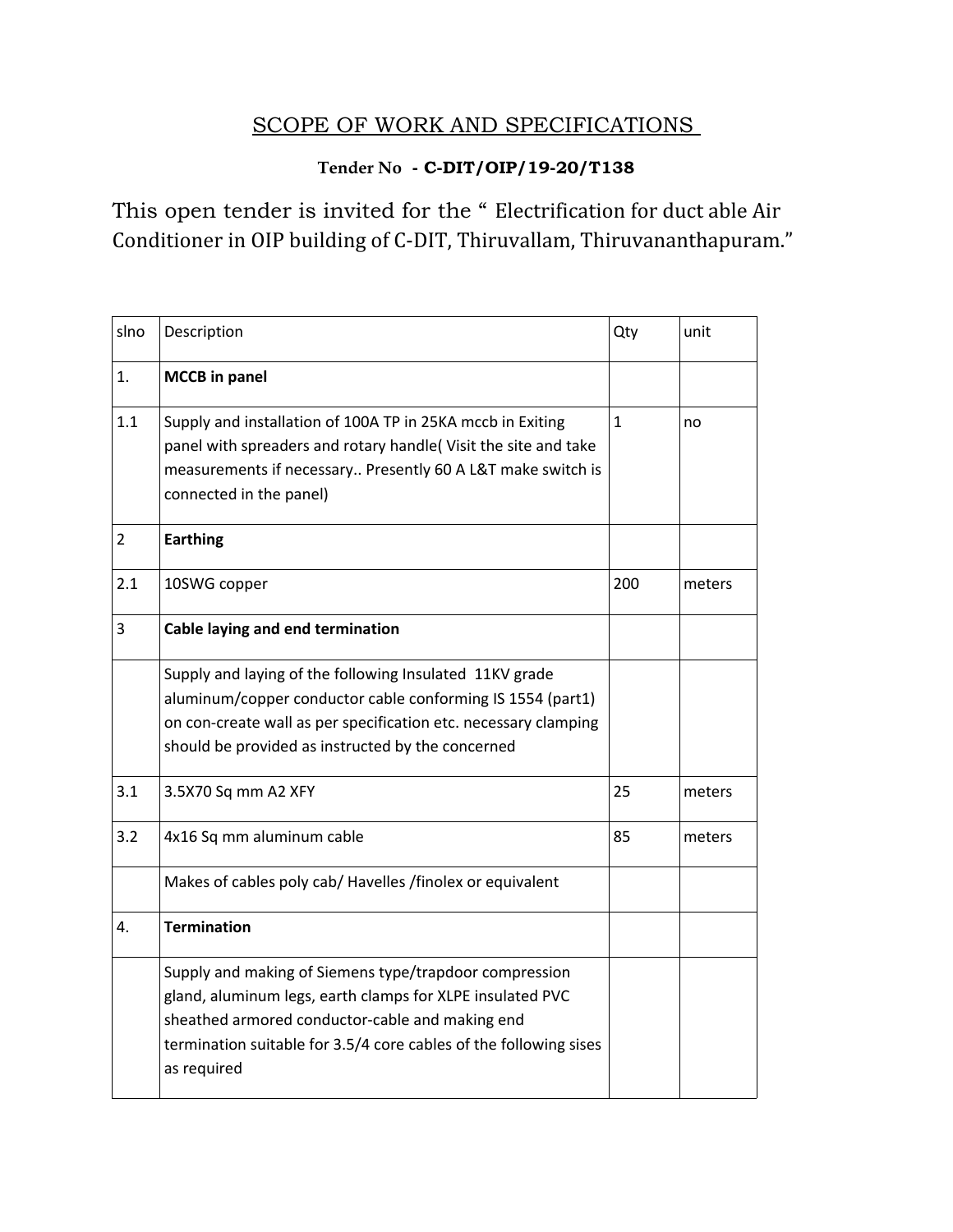| 4.1 | 3.5X70 Sq mm A2 XFY                                           | $\overline{2}$ | nos |
|-----|---------------------------------------------------------------|----------------|-----|
| 4.2 | 4x16 Sqmm aluminum cable                                      | 6              | nos |
| 5   | <b>Distribution boards</b>                                    |                |     |
|     | Supply installation and commissioning of following MCCB       |                |     |
|     | double door with necessary insulated tinned copper bus bars,  |                |     |
|     | interconnections, earthing and neutral terminal blocks        |                |     |
| 5.1 | 3phase 4W MCCB incomer DB                                     | $\mathbf{1}$   | no  |
| 6   | <b>MCCBs /RCCBs and DB accessorizes</b>                       |                |     |
|     | Supply fixing, testing, commissioning of isolater and MCBs of |                |     |
|     | the following                                                 |                |     |
|     | Make leg rand/equivalent                                      |                |     |
| 6.1 | 100A 16KA 4P MCCB                                             | 1              | no  |
| 6.2 | 40A TP MCB -Ccurve                                            | 3              | nos |
| 6.3 | 40A FP MCB -Ccurve                                            | 3              | nos |
| 6.4 | 40A 100mA FP RCCB                                             | 3              | nos |
| 6.5 | Dummy plates                                                  | 3              | nos |
| 6.6 | 8module IP67enclousre box for RCCB                            | 3              | nos |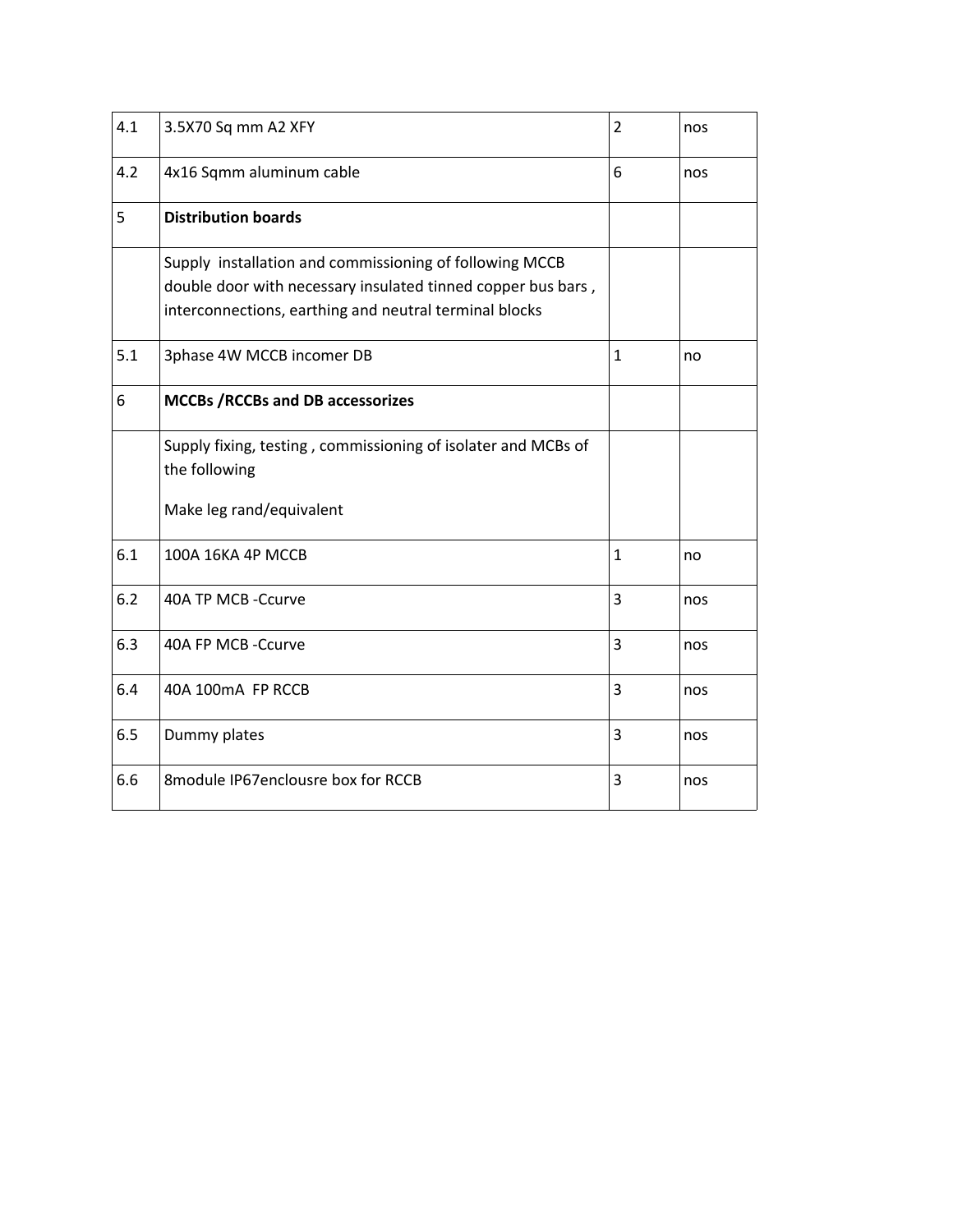#### ELIGIBILITY CRITERIA OF TENDERER

Only those firms which in their individual capacity, satisfy the following criteria, need to quote for this tender.

a) To qualify for award of the work, the intending tenderer/Contractor must have a "B Class" license obtained from Kerala State electrical Inspectorate having the scope of doing 150 KVA and above connected load

Or

The intending tenderer/Contractor must have an "A Class" license obtained from Kerala State Electrical Inspectorate

#### TERMS & CONDITIONS

- 1. Conditions:- All works are carried out to relevant IS specification weather mentioned or not and obey the rules and regulations of kerala state electrical inspectorate.
- 2. Quantity may very on Higher side or lower side. Hence after completion of work quantity may measured and billed finally.
- 3. Date of commencement**:** The date of commencement shall be reckoned as the date of work order issued to the successful tenderer.
- 4. Time of completion**:** The work shall be completed in all respect within a period of 15 dyas.
- 5. Liquidated Damages**:** If the Contractor fails to complete the job within the stipulated time, C-DIT will be entitled to charge liquidated damages  $\omega$  1% of the accepted contract sum per week subject to a maximum of 10% of the accepted contract sum.
- 6. Retention Money and Defects liability period: No advance will be paid to the Contractor, 5 % of the final bill shall be retained and will be released after One month from the date of actual completion. The contractor at their own cost shall attend to any defects noted during this period.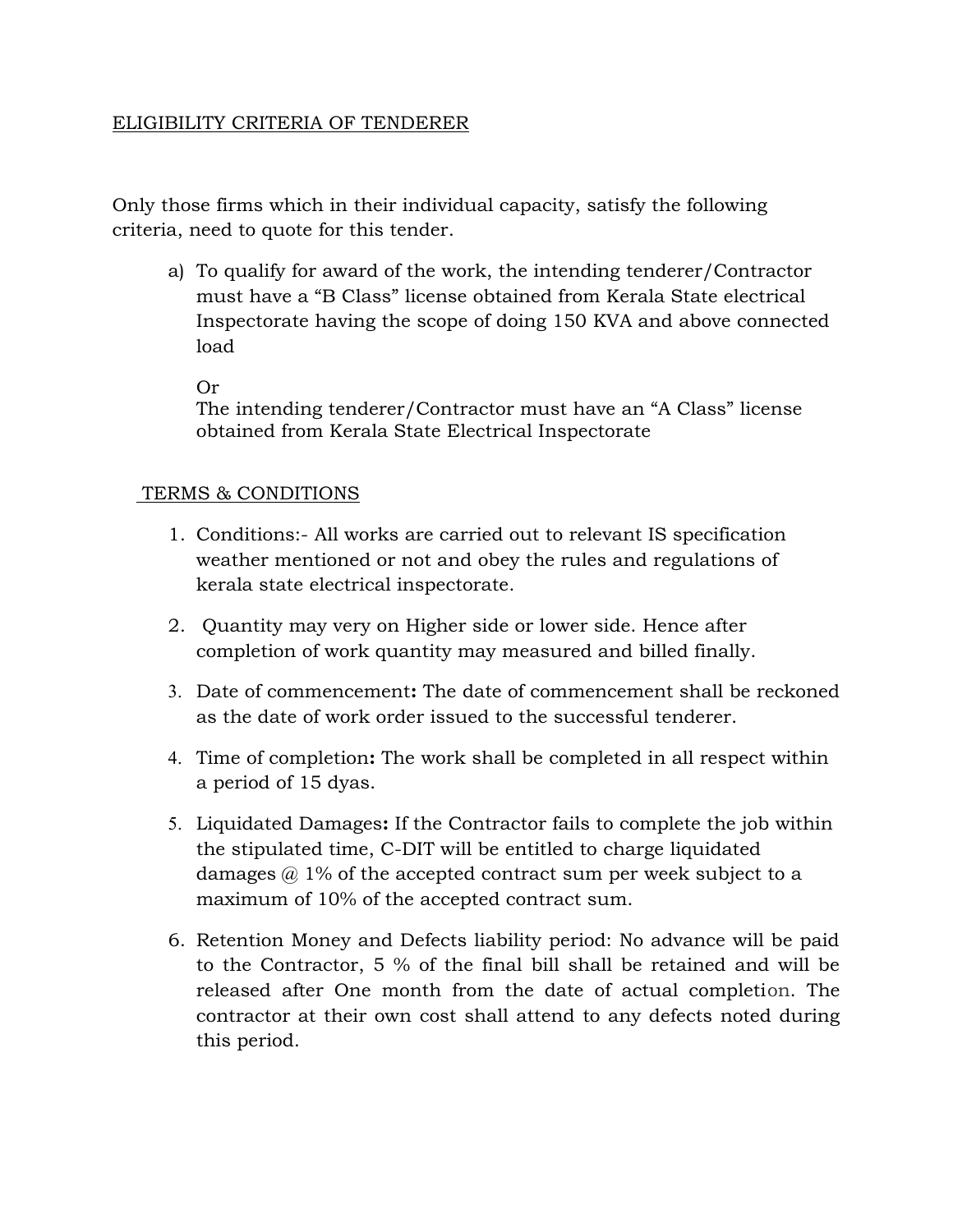- 7. All electrical work shall be carried out in accordance with the provision of Indian Electricity Act & Indian Electricity Rule.
- 8. All components used shall confirm to relevant ISI standards & specifications.
- 9. All component specifications and manufactures/make shall comprise with the specifications & make mentioned in the specification Sheet.
- 10. No deviation from the specifications will be allowed without prior consent from CDIT.
- 11. C-DIT reserves the right to cancel any or all tenders without assigning any reason whatsoever
- 12. Delivery freight and all other similar charges, taxes etc related with the work shall be borne by the contractor and no separate payment shall be made on this account.
- 13. All rubbish and superfluous materials shall be removed from site at the cost of the contractor after completion of work and prior to submission of final bill. Maybe rubbish ought to not be disposed outside building premises or nearby area.
- 14. Any damage caused by the workman of the contractor to walls, ceiling, floors or existing furniture and fixtures etc, should be made good at their cost.
- 15. The contractor must use the consumer supplied material which is been dismantled from another CDIT office site. The corresponding supply charges will be deducted from the bills submitted.
- 16. The contractor shall make arrangements for storage of material, tools and equipment etc at site and CDIT shall not bear any expenses and risks also on this account.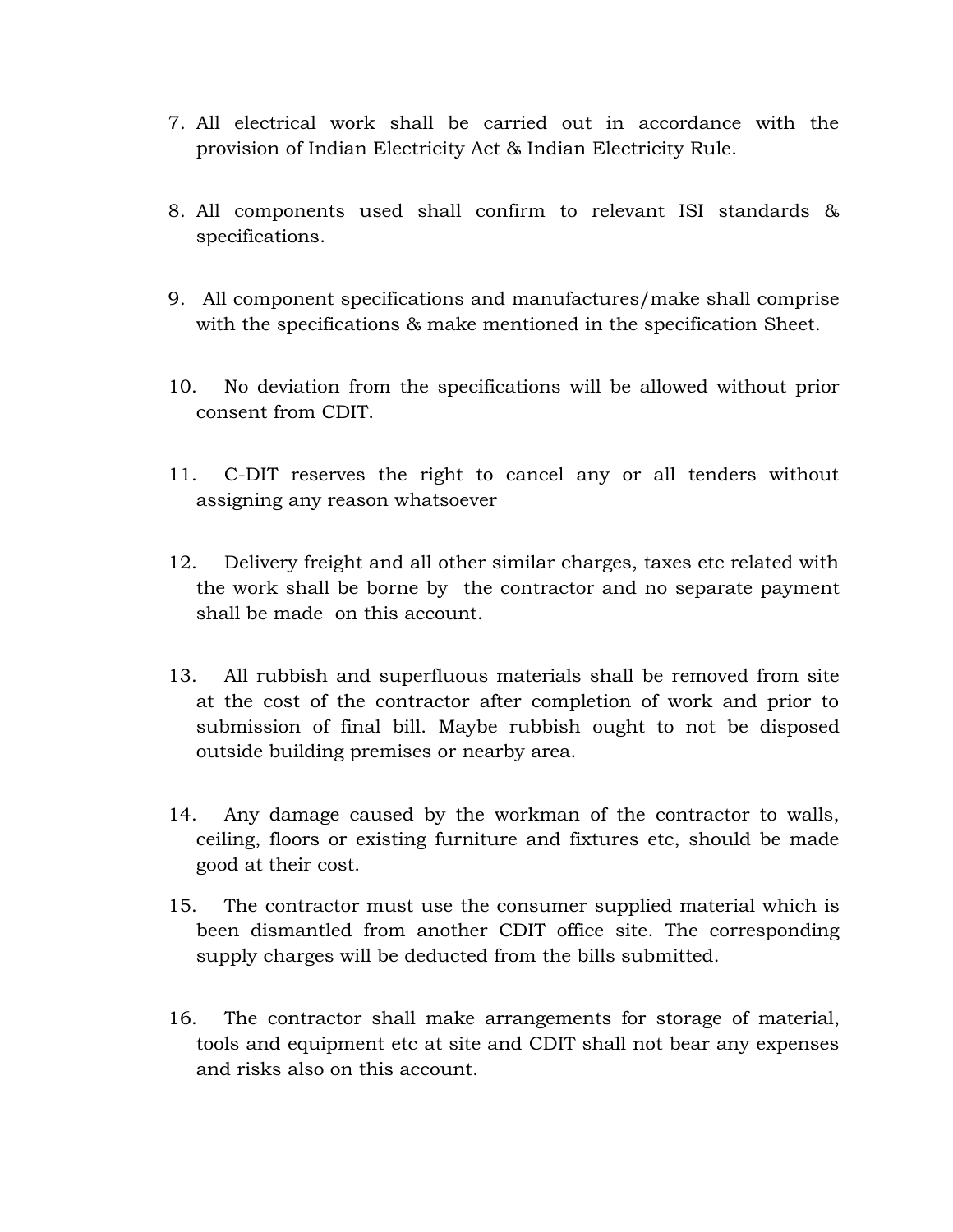- 17. The contractor shall remove all the defective materials from the site that is found defective by CDIT during or after execution of work and such materials should not be reused in the work.
- 18. In case of extremely unsatisfactory execution, in competence, bad workmanship, use of materials officially rejected by the CDIT or similar circumstances, CDIT will reserve the right to terminate the contract and engage separate agencies for completing the work on contractors risk and cost by serving 3 days notice to the contractor.
- 19. The contractor will observe all necessary precautions at this cost to safeguard the workers during execution of work.
- 20. Item rate will be inclusive of all kinds of taxes, etc, whatsoever and CDIT will not pay any claims of the contractor in this respect.
- 21. Contractors are advised to see the proposed site/office premises before quoting their rates.
- 22. Taxes will be deducted at source (TDS) from Bills as per prevailing rules.
- 23. The contractor shall quote their rates for the best of the materials as specified In the specification sheet and all supplies must be with ISI MARK.
- 24. The contractor has to follow the instructions of CDIT Electrical & Maintenance Dept from time to time during execution of work.
- 25. The contractor will have to show all the materials before providing/using in the above work. If contractor will not show all the materials and will cover them. CDIT can remove those materials, which have not been previously checked, at contractor's cost and will not bear any cost for the same.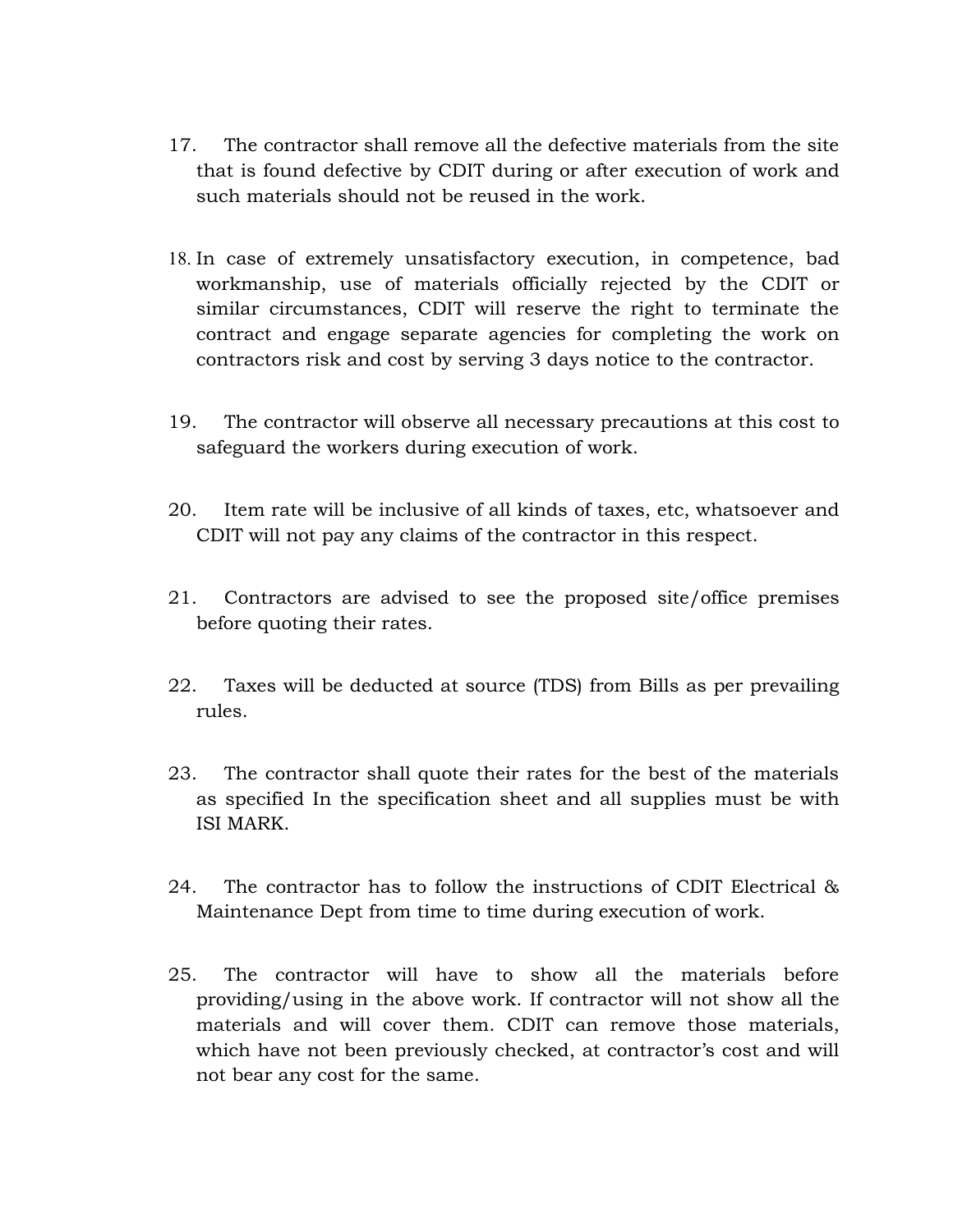- 26. The contractor will not ask any running bill. His first and final payment will be made only after completion of the entire work. The final bill will be paid after measurement certificate by Electrical & Maintenance Dept.of CDIT.
- 27. The rates of the contractor will be deducted per item or % wise from the final bill by CDIT if the work is not as per specification
- 28. The undersigned does not bind himself to accept the lowest tender and reserve himself the rights of accepting the whole or any part of the tender and the tenderer shall be bound to supply the accepted item at the rates quoted.
- 29. CDIT reserve the right to split the quantity of the items to be supplied among one or more bidders, at its sole discretion .
- 30. The rate quoted by the Tenderer shall be inclusive of the transportation charges, installation charges and unloading charges at site. Rates quoted by the tenderer shall be valid for a period of six months from the date of opening of the tender.
- 31. Any dispute/differences between the parties arising out of and in connection with the contract shall be settled amicably by mutual negotiations. Unresolved disputes/differences, if any, shall be settled by Arbitration and the arbitration proceedings shall be conducted at Thiruvananthapuram (India) in English language, under the Indian Arbitration and Conciliation Act, 1996. Unsettled disputes will be referred to courts and courts in Thiruvananthapuram/Kerala will have exclusive jurisdiction over the same.
- 32. Agreement: The Successful bidder within 7 days of getting confirmed work order has to enter an agreement with C-DIT in in Rs.200 worth non judicial stamp paper, to ensure proper complementation of the work as per tender condition and specifications.